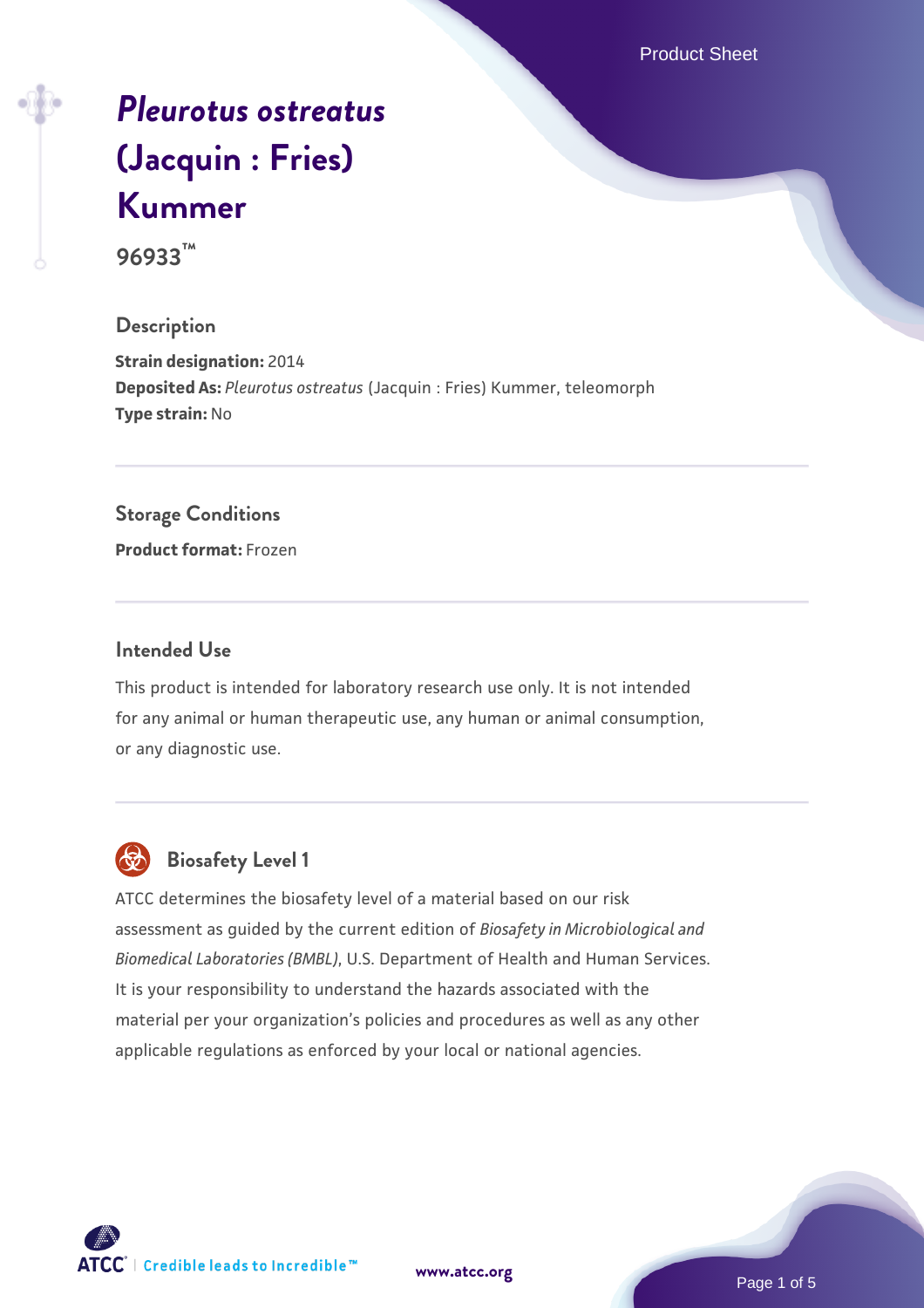#### **[Pleurotus ostreatus](https://www.atcc.org/products/96933) [\(Jacquin : Fries\) Kummer](https://www.atcc.org/products/96933)** Product Sheet **96933**

ATCC highly recommends that appropriate personal protective equipment is always used when handling vials. For cultures that require storage in liquid nitrogen, it is important to note that some vials may leak when submersed in liquid nitrogen and will slowly fill with liquid nitrogen. Upon thawing, the conversion of the liquid nitrogen back to its gas phase may result in the vial exploding or blowing off its cap with dangerous force creating flying debris. Unless necessary, ATCC recommends that these cultures be stored in the vapor phase of liquid nitrogen rather than submersed in liquid nitrogen.

## **Certificate of Analysis**

For batch-specific test results, refer to the applicable certificate of analysis that can be found at www.atcc.org.

## **Growth Conditions**

**Medium:**  [ATCC Medium 336: Potato dextrose agar \(PDA\)](https://www.atcc.org/-/media/product-assets/documents/microbial-media-formulations/3/3/6/atcc-medium-336.pdf?rev=d9160ad44d934cd8b65175461abbf3b9) **Temperature:** 25°C

## **Material Citation**

If use of this material results in a scientific publication, please cite the material in the following manner: *Pleurotus ostreatus* (Jacquin : Fries) Kummer (ATCC 96933)

## **References**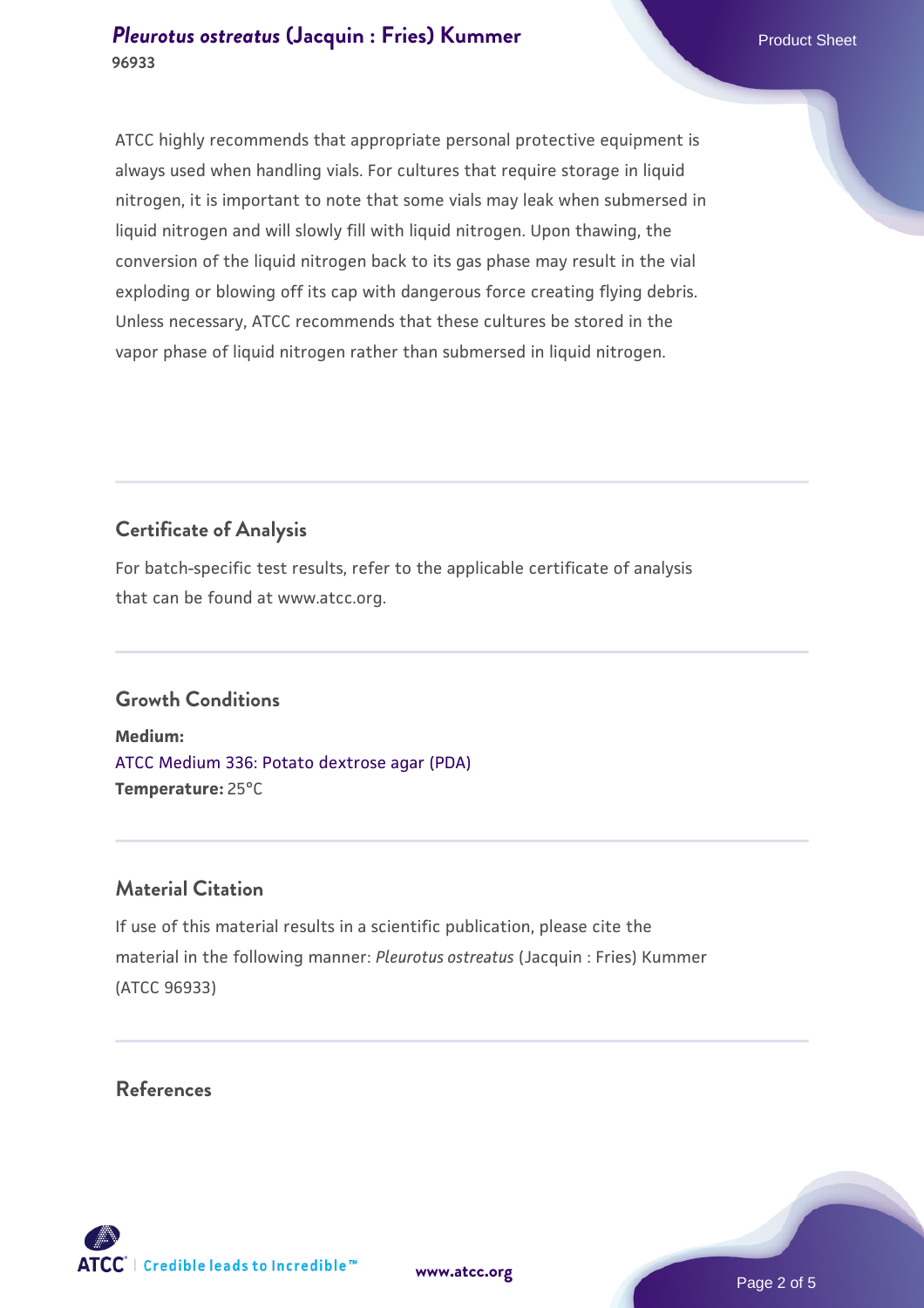#### **[Pleurotus ostreatus](https://www.atcc.org/products/96933) [\(Jacquin : Fries\) Kummer](https://www.atcc.org/products/96933)** Product Sheet **96933**

References and other information relating to this material are available at www.atcc.org.

#### **Warranty**

The product is provided 'AS IS' and the viability of ATCC® products is warranted for 30 days from the date of shipment, provided that the customer has stored and handled the product according to the information included on the product information sheet, website, and Certificate of Analysis. For living cultures, ATCC lists the media formulation and reagents that have been found to be effective for the product. While other unspecified media and reagents may also produce satisfactory results, a change in the ATCC and/or depositor-recommended protocols may affect the recovery, growth, and/or function of the product. If an alternative medium formulation or reagent is used, the ATCC warranty for viability is no longer valid. Except as expressly set forth herein, no other warranties of any kind are provided, express or implied, including, but not limited to, any implied warranties of merchantability, fitness for a particular purpose, manufacture according to cGMP standards, typicality, safety, accuracy, and/or noninfringement.

#### **Disclaimers**

This product is intended for laboratory research use only. It is not intended for any animal or human therapeutic use, any human or animal consumption, or any diagnostic use. Any proposed commercial use is prohibited without a license from ATCC.

While ATCC uses reasonable efforts to include accurate and up-to-date information on this product sheet, ATCC makes no warranties or representations as to its accuracy. Citations from scientific literature and patents are provided for informational purposes only. ATCC does not warrant

**[www.atcc.org](http://www.atcc.org)**



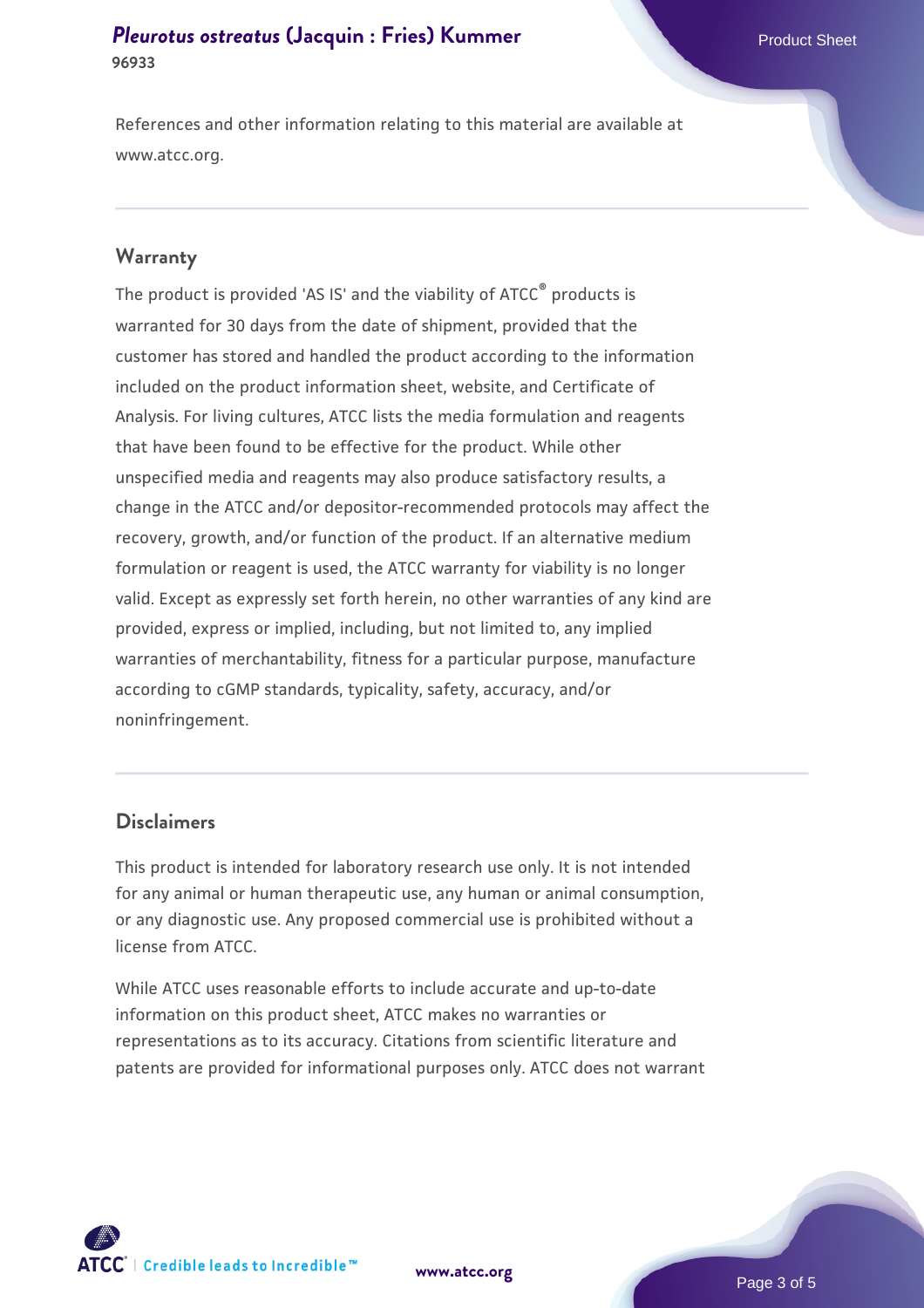that such information has been confirmed to be accurate or complete and the customer bears the sole responsibility of confirming the accuracy and completeness of any such information.

This product is sent on the condition that the customer is responsible for and assumes all risk and responsibility in connection with the receipt, handling, storage, disposal, and use of the ATCC product including without limitation taking all appropriate safety and handling precautions to minimize health or environmental risk. As a condition of receiving the material, the customer agrees that any activity undertaken with the ATCC product and any progeny or modifications will be conducted in compliance with all applicable laws, regulations, and guidelines. This product is provided 'AS IS' with no representations or warranties whatsoever except as expressly set forth herein and in no event shall ATCC, its parents, subsidiaries, directors, officers, agents, employees, assigns, successors, and affiliates be liable for indirect, special, incidental, or consequential damages of any kind in connection with or arising out of the customer's use of the product. While reasonable effort is made to ensure authenticity and reliability of materials on deposit, ATCC is not liable for damages arising from the misidentification or misrepresentation of such materials.

Please see the material transfer agreement (MTA) for further details regarding the use of this product. The MTA is available at www.atcc.org.

## **Copyright and Trademark Information**

© ATCC 2021. All rights reserved. ATCC is a registered trademark of the American Type Culture Collection.

## **Revision**

This information on this document was last updated on 2021-05-19

## **Contact Information**



**[www.atcc.org](http://www.atcc.org)**